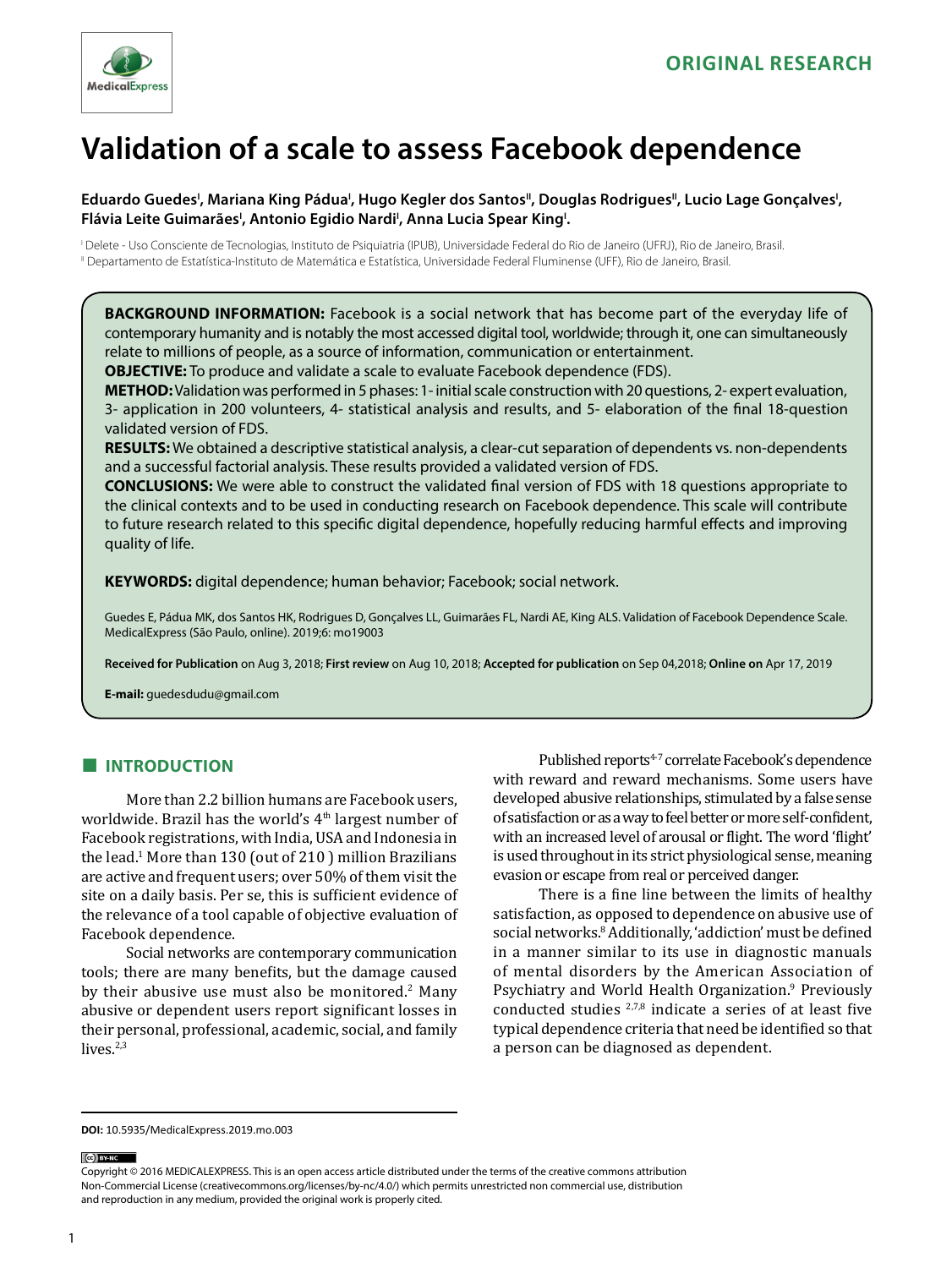- **1. Mood swings**, where the social network would be a means for the person to feel better or safer, with a higher threshold for arousal or flight. This stage is usually masked by a false sense of satisfaction experienced when navigating social networks.
- **2. Self-relevance**, where the user cannot detach his thinking from social networks. Even when outside the network, he actually imagines circumstances of his past or future which should, or must be publicized; in this fashion, the tool begins to slowly assume command of his life.
- **3. Tolerance**, which indicates the time devoted to the tool and the level of control it has over the user. In general, dependents typically spend ever increasing hours on the social networks, updating photos or posting comments, as a way to seek the same pleasurable sensations previously experienced with shorter periods of time. Without realizing, the dependent user is losing control of the situation and gradually, begins to replace real day-to-day programs with more time navigating.
- **4. Abstinence** symptoms and its effects. In general, dependent users with no internet access become angry, anxious and fearful; this changes sleep or eating patterns and may even lead to signs of depression.
- 5. **Life conflicts**, when excessive use of social networks compromise real-life relationships with family, friends, fellow students and coworkers.<sup>11</sup> This is frequently the moment where the problem becomes self-evident. However, more often than not, dependent users feel unable to reduce or stop. This is the point of loss of control over behavior, which can compromise performance, educational, professional or other.

The purpose of this study is to generate and validate a specific scale to assess Facebook dependence (FDS)

# **■ MATERIALS AND METHODS**

Scale construction and validation was carried out in 5 phases:

- (1) Compilation of 20 questions, by six experts, trained teachers in the area of digital dependence.<sup>11</sup> These questions were based on published studies,<sup>4,6</sup> The concept was to cover the five elements outlined above: mood swings, self-relevance, tolerance, abstinence and real-life conflicts.
- (2) Critical evaluation and primary validation of the questions by six other specialists, who evaluated the content of the scale regarding presentation, clarity, pertinence and comprehension of the instrument.
- (3) Scale application to 200 volunteers, 100 abusive and daily Facebook users (Main Group) and 100 non-abusive users (Control Group).
- (4) Statistical analysis of data and results.
- (5) Adjustments based on the collected data and construction of the final validated version.

There is no specific recommendation to define the number of experts who should participate in the validation of a scale, which is left at the discretion of the researcher. More specialists generate greater disagreement, whereas a smaller the number (less than 3) leads to a serious risk of 100% agreement.

The original 20-question scale was offered to the volunteers with three answer options: never/rarely, 0 points; often, 1 point; always, 2 points. After having answered all the questions, volunteers were asked to add up their points and find their level of dependence: < 7 points, no dependence; 7-16 points, light; 17 to 26 points, moderate and > 27 points, severe.

We included Brazilian residents with any occupation, male and female, aged between 17 and 65 years, active Facebook users. We excluded illiterate persons or individuals with any mental impairment that prevented their participation.

To participate in the FDS validation study, volunteers were recruited from (i) the Delete Nucleus patients with a complaint of abusive, daily (for many hours) use of Facebook; (ii) their companions, (iii) students, employees and any others who agreed to participate. Recruitment was through posters at the institution, verbal communication and through the social networks.

As noted above, the scale was applied to 200 selected volunteers, divided into two groups: Main Group  $(n = 100)$  and Control group  $(n = 100)$ . The Internet Addiction Test (IAT)<sup>12</sup> was used to divide them into a **Main Group**, with an IAT score  $\geq 50$  points and daily use (many hours) of Facebook, and a **Control Group** with IAT score < 50 points and less than daily use of Facebook.

We used 95 Main Group and 90 Control Group participants. Discarded results presented incomplete scales or gave up participating. Collected results were entered into a database for statistical analysis.

In the analysis of the results we used the R program, version 3.4.2<sup>13</sup> and the "dplyr",<sup>14</sup> "psy"<sup>15</sup> and "paran"<sup>16</sup> packages. Observed data were considered significant when a p < 0,001 occurred.

# **■ RESULTS**

The following are the results of the descriptive statistics, the tests of hypotheses of differences of means, and the factorial analysis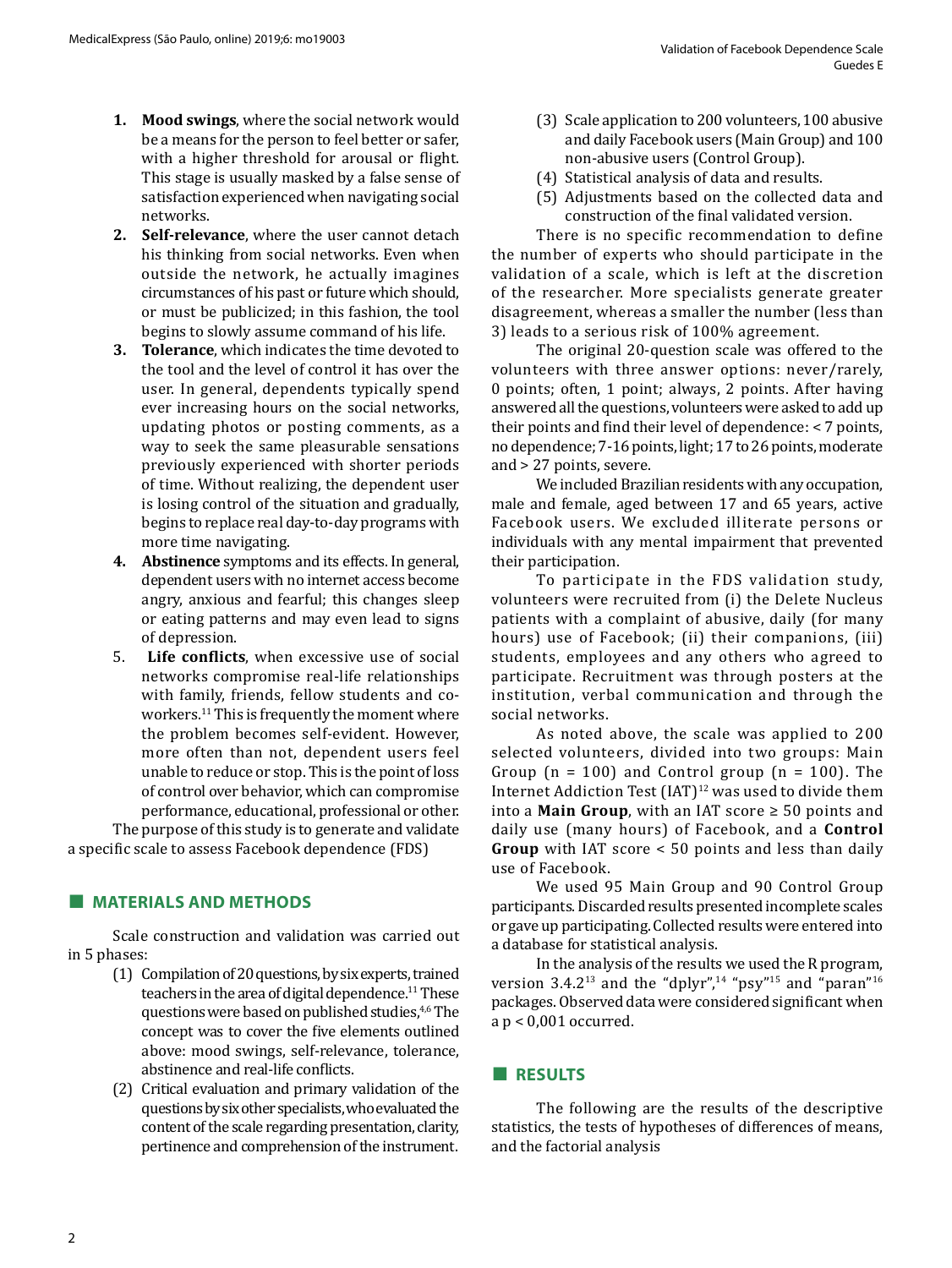**Descriptive Statistics**. Table 1 shows the results of the descriptive statistics of the sample. For each characteristic, the absolute number of elements with the characteristic and the proportion within its group are displayed. Results confirm the random nature of the volunteer selection, although this was not a research objective of the project

**Scores for the 20-question original scale**. The Main Group scored (mean  $\pm$  standard deviation)  $11.8 \pm 8.7$  points, while the Control group scored 5.8 ± 5.7 points. Student's t-test yielded a t-statistic = 5.5, corresponding to a p <0.001. This difference ratifies the presence of dependence in the Main Group and its absence in the Control Group.

**Factor analysis**. The Bartlett sphericity test was used to test correlation of the variables i.e. the questions) with each other. In this test, the null hypothesis is that the correlation matrix is equal to the identity matrix. For the answered questionnaire data set, a statistic of 1807.3 was obtained leading to a p < 0.001; this implies that the covariance matrix is not equal to identity.

The Kaiser-Meyer-Olkin (KMO) criterion tested the adequacy of using the factor analysis. The value found was 0.875; values above 0.8 are considered satisfactory.

The results for the Bartlett test and the KMO allowed us to proceed to the factorial analysis for the questionnaire variables.

Factor loads were evaluated to determine the number of relevant factors. We used three criteria: Factorial Load, Screeplot and Parallel Analysis.

**Table 1.** Descriptive statistics of sample. **Sex** Male **Male Example 2018** Male **Female Controls** 28 (31.1%) 62 (68.9%) **Main** 60 (63.2%) 60 (63.2%) 60 (63.2%) **Age range** 15-25 26-36 37-47 48-58 59-69 **Controls** 29 (32.2%) 23 (25.6%) 11 (12.2%) 11 (12.2%) 16 (17.2%) **Main** 45 (47.4%) 23 (24.2%) 20 (21.1%) 5 (5.3%) 2 (2.1%) **Instruction levels Middle Superior Graduate Master Doctoral NI Controls** 21 (23.3%) 26 (28.9%) 37 (41.1%) 2 (2,2%) 3 (3.3%) 1 (1.1%) **Main** 54 (56.8%) 26 (27.4%) 9 (9.5%) 5 (5.3%) 0 (0%) 1 (1.1%)

NI: not informed

#### **Table 2.** Factorial loads of the Principal Components (PC).

|                        | PC <sub>1</sub> | PC <sub>2</sub> | PC <sub>3</sub> | PC <sub>4</sub> | PC <sub>5</sub> |
|------------------------|-----------------|-----------------|-----------------|-----------------|-----------------|
| Standard deviation     | 2.80            | 1.18            | 1.16            | 1.12            | 1.05            |
| Proportion of variance | 0.39            | 0.07            | 0.07            | 0.06            | 0.06            |
| Cumulative proportion  | 0.39            | 0.46            | 0.53            | 0.59            | 0.65            |
|                        | PC <sub>6</sub> | PC7             | PC <sub>8</sub> | PC <sub>9</sub> | <b>PC10</b>     |
| Standard deviation     | 0.05            | 0.04            | 0.03            | 0.03            | 0.03            |
| Proportion of variance | 0.05            | 0.04            | 0.03            | 0.03            | 0.03            |
| Cumulative proportion  | 0.70            | 0.74            | 0.77            | 0.80            | 0.83            |
|                        | <b>PC11</b>     | <b>PC12</b>     | <b>PC13</b>     | <b>PC14</b>     | <b>PC15</b>     |
| Standard deviation     | 0.74            | 0.71            | 0.67            | 0.61            | 0.58            |
| Proportion of variance | 0.03            | 0.03            | 0.02            | 0.02            | 0.02            |
| Cumulative proportion  | 0.86            | 0.89            | 0.91            | 0.93            | 0.94            |
|                        | <b>PC16</b>     | <b>PC17</b>     | <b>PC18</b>     | <b>PC19</b>     | <b>PC20</b>     |
| Standard deviation     | 0.56            | 0.50            | 0.48            | 0.43            | 0.39            |
| Proportion of variance | 0.02            | 0.01            | 0.01            | 0.01            | 0.01            |
| Cumulative proportion  | 0.96            | 0.97            | 0.98            | 0.99            | 1.00            |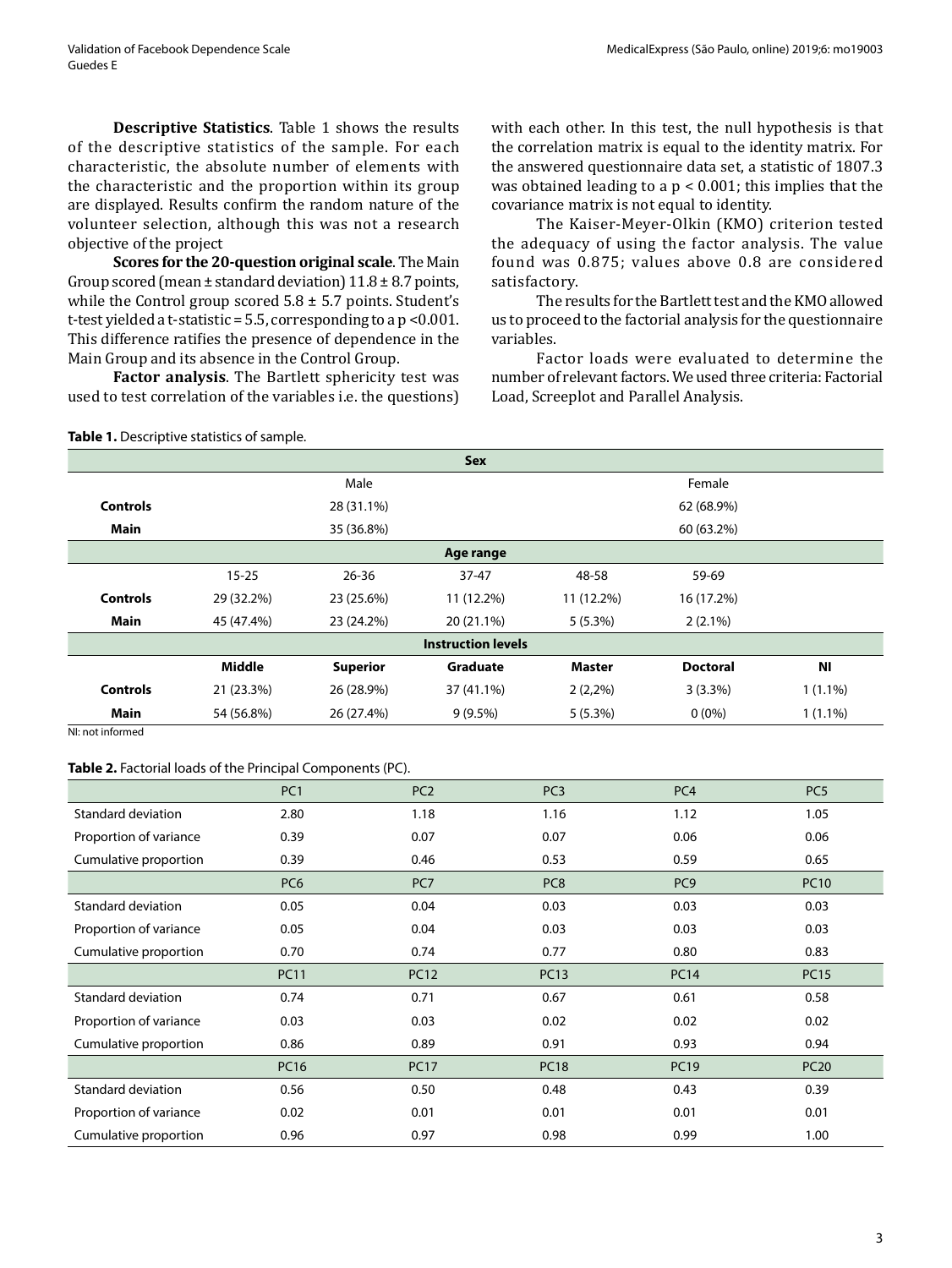It is adequate to use Factorial loads with cumulative proportion above 0.9, and in worst case, above 0.8.14,16,17

The second criterion is the Screeplot of the correlation matrix, where we eliminate factors related to Eigenvalues > 1. Figure 1 presents this criterion:



**Figure 1 -** Screeplot of components. Points above the red line present variances > 1; these are the relevant components.

By this criterion, we must use 5 factors, and in this case, the commonalities of the 20 variables (FDS(n) questions) are presented in the table 3:

Analyzing the commonalities, two questions (highlighted in bold) should be excluded because they present commonalities < 0.5. The deleted questions were: "How often do you believe everything posted on Facebook?" and "How often do you usually play on Facebook?",

The third usable criterion to determine the number of factors would be the Parallel Analysis. By this criterion, the number of factors found was equal to 1, which does not allow us to adequately verify the factorial loads. Parallel analysis was therefore left out.

Thus, after the three analyzes, we opted for the Screeplot result that points to 5 factors and to the withdrawal of 2 items from the scale.

The last step of the study was to calculate Cronbach's alpha,18 in order to measure the internal consistency of the questionnaire. The value found was 0.908, which is considered excellent.<sup>17</sup>This means that the questions used for the scale are aligned with each other, qualifying it as positive to measure Facebook dependence.

# **■ DISCUSSION**

The set of data obtained with the collection of volunteer questionnaire responses was satisfactory considering the number of items in the scale (initially with 20 items) and the number of valid questionnaires (185).

The internal consistency by Cronbach's Alpha<sup>18</sup> presented a value of 0.908, indicating the alignment of the questions and satisfactory levels of the structuring of the scale to measure Facebook dependence.

 Factor analysis could be performed due to the appropriately low p value of the Bartlett sphericity test, indicating that there is a correlation between the variables, allowing the creation of the factors.

 The KMO criterion confirmed the adequacy of the factorial analysis with 18 of the 20 items of the scale with values above 0.8, which is considered satisfactory.

 By the criterion of the Parallel Analysis, the factor loads had a number of factors equal to 1 and could not be adequately verified. For this reason, we performed a more precise investigation through the Screeplot that indicated 5 factors leading to the withdrawal of 2 items from the original scale, because they displayed a communality of less than 0.5. The deleted questions were: "How often do you believe everything posted on Facebook?" and "How often do you usually play on Facebook?",

The exclusion of the two questions did not affect the validity of instrument, because the remaining issues effectively measure the dimensions of dependence; in this manner, the 18-question scale became more adequate to the objective of evaluating Facebook dependence.

Limitations of the study: (a) the execution of the project through an institution providing care at no cost may have introduced specific sociodemographic biases. (b) the lack of any similar instrument to allow us to make comparisons.

Future studies may perfect the original model, making it more accurate and effective.

| FDS1             | FDS <sub>2</sub> | FDS3              | FDS4          | FDS <sub>5</sub> |  |  |  |
|------------------|------------------|-------------------|---------------|------------------|--|--|--|
| 0.754            | 0.795            | 0.744             | 0.580         | 0.736            |  |  |  |
| FDS <sub>6</sub> | FDS7             | FDS <sub>8</sub>  | FDS9          | FDS10            |  |  |  |
| 0.604            | 0.661            | 0.658             | 0.681         | 0.568            |  |  |  |
| FDS11            | FDS12            | FDS <sub>13</sub> | FDS14         | FDS15            |  |  |  |
| 0.458            | 0.688            | 0.703             | 0.757         | 0.760            |  |  |  |
| <b>FDS.16</b>    | <b>FDS.17</b>    | <b>FDS.18</b>     | <b>FDS.19</b> | <b>FDS.20</b>    |  |  |  |
| 0.630            | 0.300            | 0.599             | 0.645         | 0.630            |  |  |  |
|                  |                  |                   |               |                  |  |  |  |

**Table 3.** Communalities of items for 5 factors.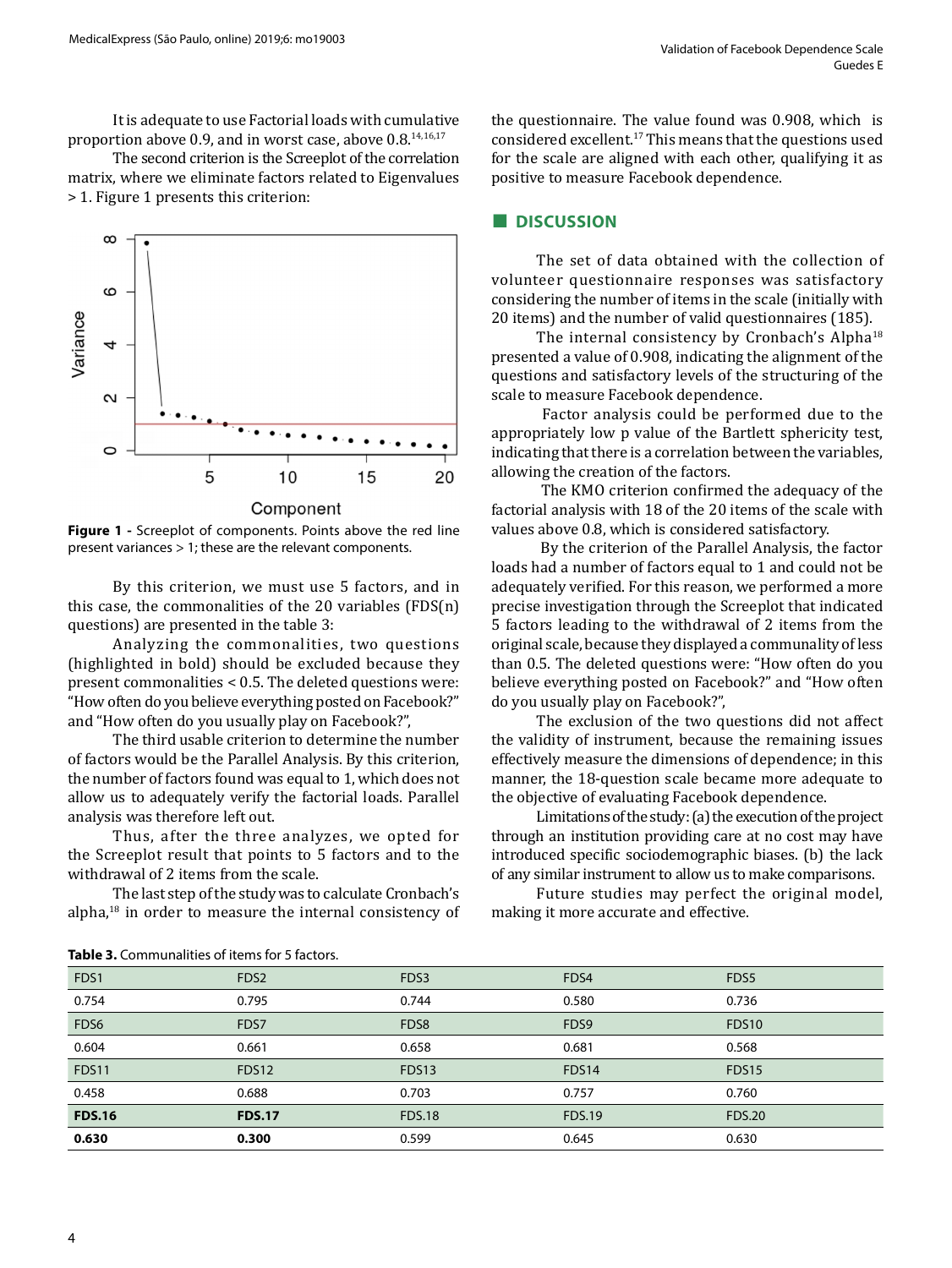#### **■ CONCLUSION**

Statistical results showed that the items in the final version of the scale presented alignment between them, qualifying it as adequate to measure Facebook dependence, now validated, with 18 items.

New research using the present scale will allow the expansion of its validity for the evaluation of dependence of Facebook users, in addition to allowing comparisons between the results of different research reports.

# **■ AUTHOR CONTRIBUTION:**

E Guedes: reviewed the literature, applied the scales and wrote this article.

MK Padua: applied the scales, worked the database and wrote this article.

> HK Santos: analyzed statistically and wrote this article. D Rodrigues: analyzed statistically and wrote this article. LL Gonçalves: wrote this article.

FL Guimarães: applied the scales, worked in the database, wrote this article.

AE Nardi: Co has guided and wrote this article.

ALS King: Guided, planned, applied scales, worked the database, wrote this article.

# **■ CONFLICT OF INTEREST**

All authors declare no conflict of interest.

# **■ THANKS**

This work was supported by: Carlos Chagas Filho Foundation for Research Support of the State of Rio de Janeiro (FAPERJ); Institute of Psychiatry (IPUB) of the Federal University of Rio de Janeiro (UFRJ); Delete - Conscious Use of Technologies.

#### **■ REFERENCES**

1. The Statistics Portal (2018). Retrieved June 02, 2018, from http:// www. statista.com/statistics/272014/global-social-networks-ranked-bynumber-of-users/

- 2. King ALS, Nardi AE, Cardoso A (Organizers). Nomofobia Computer addiction, internet, social networks? Dependence on the cell phone? The impact of new technologies interfering with human behavior. Publisher Atheneu, RJ, 2015.
- 3. King ALS, Guedes E, Nardi AE. Digital Label. Porto Alegre: EducaBooks, 2017.
- 4. King AL, Nardi AE. New technologies: use and abuse. In: Brazilian Association of Psychiatry; Nardi AE, Silva AG, Quevedo JL, organizers. PROPSIQ Update Program in Psychiatry: Cycle 3. Porto Alegre: Artmed / Panamericana; 2013. p. 9-27. (System of Continuing Medical Education at a Distance, v. 2).
- 5. King ALS, Padua MK, Guedes E, Nardi AE. Digital Ergonomics. Porto Alegre: EducaBooks, 2018.
- 6. King ALS, Valença AM, Silva AC, Sancassiani F, Machado S, Nardi AE. Nomophobia: Impact of Cell Phone Use Interfering with Symptoms and Emotions of Individuals with Panic Disorder Compared with a Control Group. Clin Pract Epidemiol Ment Health, 2014;10:28-35. DOI:10.2174/1745017901410010028
- 7. Nardi AE, Silva ACO, Valença AM, King ALS, Sardinha A, Martiny C, et al. Panic Disorder Theory and Clinic. 1a. ed. Porto Alegre: Artmed, 2012. v. 1. 202p.
- 8. King ALS, Valencia AM, Nardi AE. Nomophobia: The Mobile Phone in Panic Disorder With Agoraphobia Reducing Phobias or Worsening of Dependence? Cogn Behav Neurol. 2010;23(1):52-4. DOI:10.1097/ WNN.0b013e3181b7eabc.
- 9. American Psychiatric Association DSM-IV-TR. Diagnostic and Statistical Manual of Mental Disorders. 5th edition, Artes Medicas, Porto Alegre, 2000.
- 10. Guedes E, Nardi AE, Guimarães FMC, Machado S, King ALS. Social networking, a new online addiction: a review of Facebook and other addiction disorders. Medical Express 2016, 3 (1): M 160101. DOI: 10.5935/MedicalExpress.2016.01.01.
- 11. Gonçalves LL. Digital dependence: technologies transforming people, relationships and organizations. Bar Books, Rio Janeiro, 2017.
- 12. IAT-The Center for Internet Addiction Recovery, Copyright 2009-2010 by The Center for Internet Addiction; Web Site Designed by Next Sunrise Studios, Bradford PA.
- 13. R Core Team (2017). A: A language and environment for statistical computing. R Foundation for Statistical Computing, Vienna, Austria. 2017. Retrieved from URL https://www.R-project.org/.
- 14. Wickham H, Francois R, Henry L, Müller K. dplyr: A Grammar of Data Manipulation. R package version 0.7.4. 2017. Retrieved from https:// CRAN.R-project.org/package=dplyr
- 15. Bruno Falissard (2012). psy: Various procedures used in psychometry. R package version 1.1. 2017. Retrieved from https://CRAN.R-project. org/package=psy
- 16. Alexis Dinno (2012). paran: Horn's Test of Principal Components / Factors. R package version 1.5.1. https://CRAN.R-project.org/ package=paran.
- 17. Hatzinger, R., Hornik, K., Nagel, H., & Maier, M.J. (2014). A: Einführung durch angewandte Statistik (2nd ed.). München: Pearson Studium.
- 18. Hair JF, Babin B, Money AH, Samouel P. Métodos de Pesquisa em Administração. Translation: Lene Belon Ribeiro. Porto Alegre: Bookman, 2005.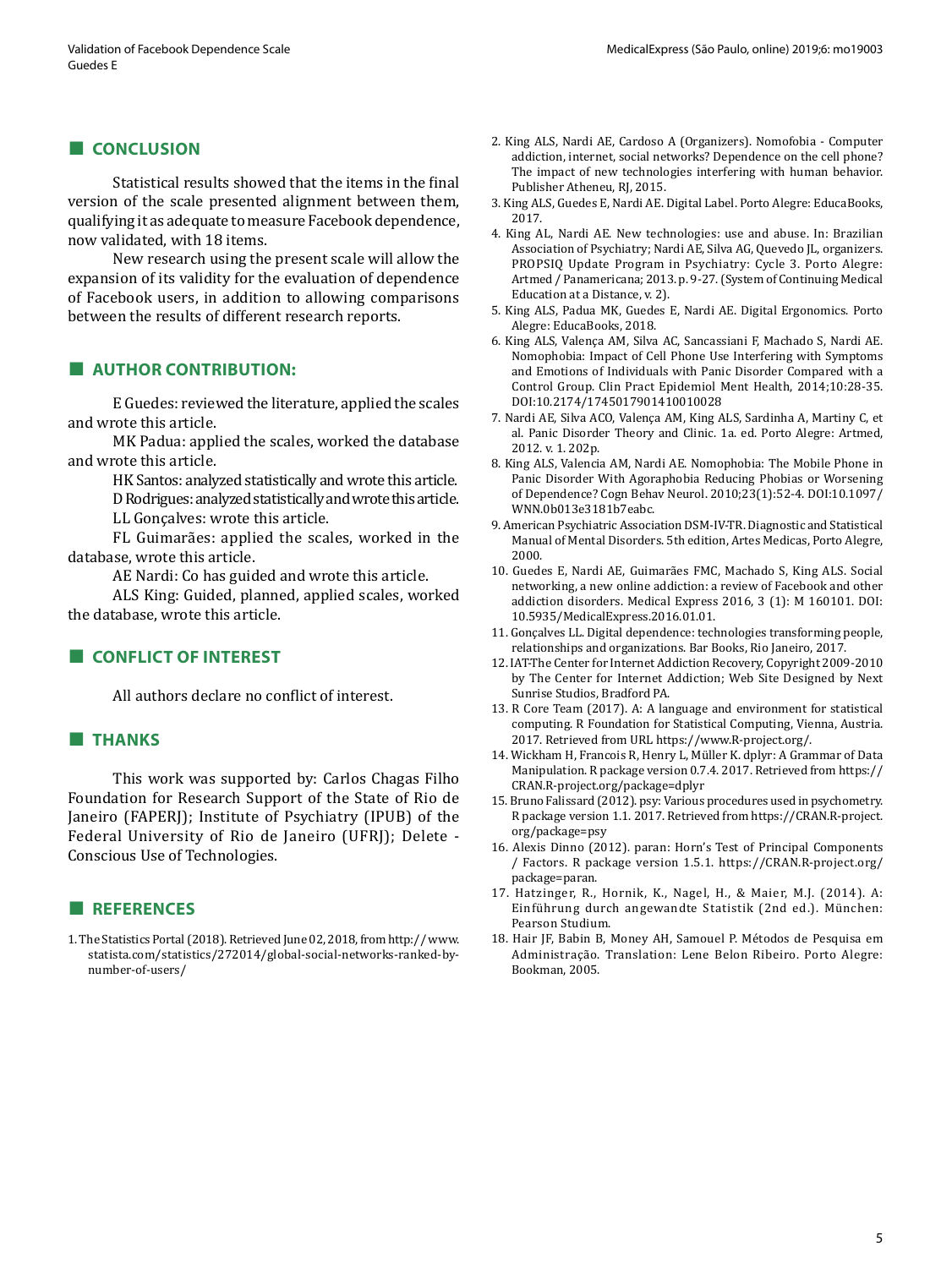# **Annex 1- Validated final version:**

# **Scale to assess Facebook Dependence (FDS)**

| Date: ____ / ___ / ____ Age: ____________                                 |
|---------------------------------------------------------------------------|
|                                                                           |
| Gender: $F()M()$                                                          |
| Works: Yes $( )$ No $( )$                                                 |
| Unemployed: Yes () No ()                                                  |
| Level of Instruction: () Middle () Upper () Graduate () Master() Doctoral |
|                                                                           |
|                                                                           |
|                                                                           |
| Interviewer:                                                              |
|                                                                           |

This test is a scale with 18 questions that measures mild, moderate and severe Facebook dependence levels. Please enter the number corresponding to the answer next to the question, as follows:

a - Never/Rarely (0)

b - Frequently (1)

c - Always (2)

### **Questions:**

How often do you use Facebook throughout your day?

How often do you feel the need to access Facebook?

How often do you feel anxious when you realize that you have no access to Facebook?

How often do you feel some kind of physical discomfort, such as chest tightness, a sore throat, palpitation, shortness of breath or dizziness when you realize that you have no access to Facebook?

How often are you afraid of not having access to Facebook?

How often do you feel rejected when no one "likes" or shares something you posted on Facebook?

How often do you feel devalued or unimportant when you see that your friends get more "likes" than you do on Facebook? How often do you stop doing activities in real life like practicing physical exercises or other to stay in the virtual reality of Facebook?

How often do you usually post comments on Facebook?

How often do you usually post photos of yourself in various places or in various situations on Facebook?

How often do you check Facebook on your device when you are with friends or with your partner?

How often do you check Facebook when you are with your family?

How often do you invite people you know to be your friend on Facebook?

How often do you accept to be a "Friend" of people you do not know or invite people you do not know to be a "Friend" on Facebook?

How often do you need to post photos of your body on Facebook to stand out?

How often do you to improve your self-esteem put photos showing a reality a slightly different from your real life? How often do you feel depressed when you see on Facebook that your friends have a more interesting lives than yours?

How often do you use Facebook to avoid the feeling of being alone?

# **Results:**

Once you have answered all the questions, add up the numbers you selected for each answer to get a final score. The higher the score, the higher the dependency level of Facebook and related issues.